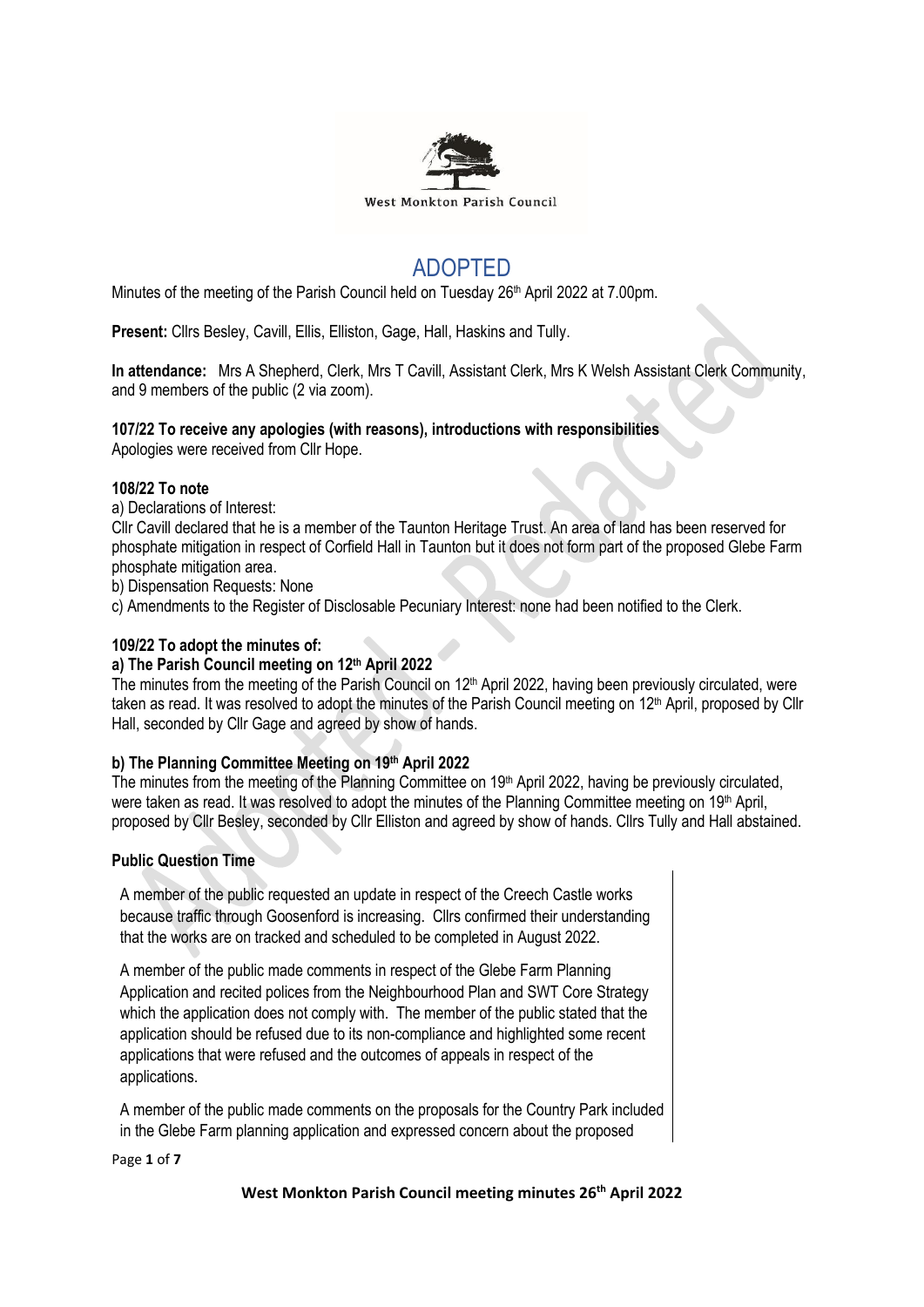large business trading from the park and the disturbance / nuisance that would be caused by the proposed activities in the park. Councillors explained that the use of any buildings in the park would not be commercial / business and that the plans for the Country Park have been developed to achieve National Country Park accreditation.

A member of the public spoke of the criteria for Country Park accreditation and stated that the essential criteria does not include a requirement for any buildings. The member of the public stated that the scale of the proposal for the Country Park is the issue, the proportion of the Country Park that is proposed to be developed and what is proposed is disproportionate for the needs of West Monkton and Cheddon Fitzpaine which may result in the Country Park becoming a destination. Cllr Haskins confirmed the extent of the buildings proposed for the Country Park. Cllr Tully also clarified that the Somerset Wood and Country Park are two separate projects.

A member of the public complimented the work of the Parish Council to keep the Country Park tidy.

A member of the public referred to the discussions at the Planning Committee meeting on 19<sup>th</sup> April and the inference that the Parish Council would object to the proposal in its current form. The member of the public asked how the developer can amend the proposal to a different form so that it complies with planning policies. Cllr Cavill confirmed that the Planning Committee is guided by planning policy but doesn't have to comply with it when granting or refusing permission as material considerations can also be taken into account.

A member of the public quoted minutes from a meeting of Cheddon Fitzpaine Parish Council in August 2018 which recorded that all green farmland is the Country Park. Cllr Cavill confirmed that all green farmland isn't included in the Country Park and that the minutes may have been a misinterpretation.

# **110/22 Planning**

## **a) To consider planning applications received**

Cllr Tully did not take part in any discussions in relation to the planning applications discussed at the meeting to avoid fettering discretion as a member of the SWT Planning Committee.

48/22/0011 Installation of packaged gas cooler, 2 No. vertically stacked AC units and 2m high timber fence with access door around and 1.1m high armco barrier and 1.1m high bollards in front at Tesco, 138 Bridgwater Road, Bathpool.

West Monkton Parish Council supports this application; the Noise Impact Assessment states that noise levels will be acceptable. NP Policy R1 Dark Skies should be observed meaning that any lighting associated with the installation is downlit and LED.

48/22/0021 Replacement of spectator stand at Taunton Rugby Football Club, Hyde Park, Hyde Lane, Bathpool

West Monkton Parish Council supports this application

Cllr Hall left the meeting at 7.30pm

**b) To consider the recommendations of the Planning Committee from its meeting on 19th April in respect of** 08/22/0001/HYB - [Application for a Hybrid Planning application for Outline Planning permission with some](https://www3.somersetwestandtaunton.gov.uk/asp/webpages/plan/PlAppDets.asp?casefullref=08/22/0001/HYB&QC=z8XC1) 

Page **2** of **7**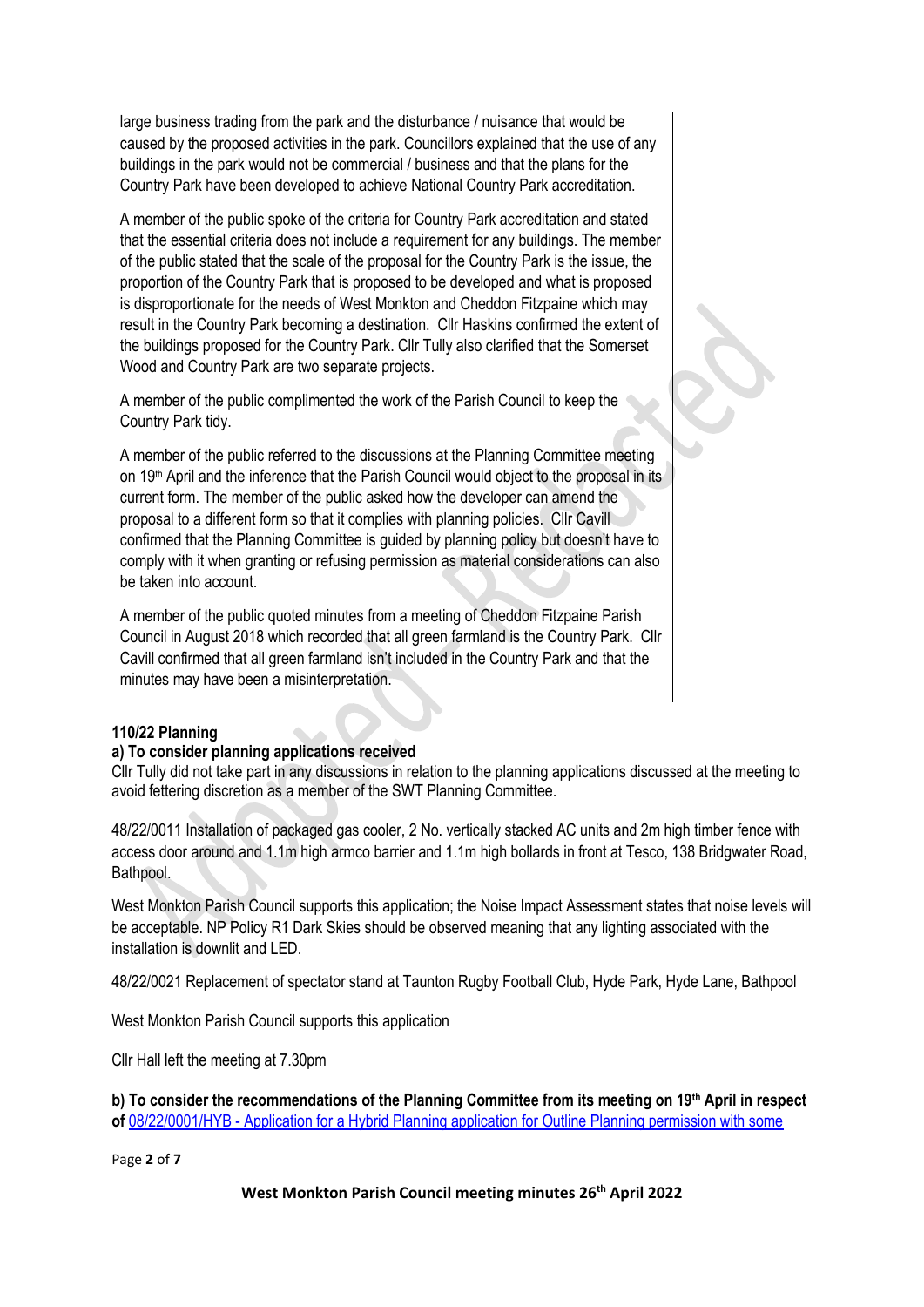[matters reserved \(except access, scale and layout\) for an extension to the country park and the development of](https://www3.somersetwestandtaunton.gov.uk/asp/webpages/plan/PlAppDets.asp?casefullref=08/22/0001/HYB&QC=z8XC1)  [facilities within Maidenbrook Country Park \(Natural World Centre/Restaurant/Farm Shop/Observatory and Open](https://www3.somersetwestandtaunton.gov.uk/asp/webpages/plan/PlAppDets.asp?casefullref=08/22/0001/HYB&QC=z8XC1)  Air Theatre), Outline Planning permission [\(including access\) for a phased development of 70 No. dwellings](https://www3.somersetwestandtaunton.gov.uk/asp/webpages/plan/PlAppDets.asp?casefullref=08/22/0001/HYB&QC=z8XC1)  [\(including 25% affordable homes\) with associated highways improvements, orchard and the provision of](https://www3.somersetwestandtaunton.gov.uk/asp/webpages/plan/PlAppDets.asp?casefullref=08/22/0001/HYB&QC=z8XC1)  [additional public rights of way, landscaping and ecological enhancements and Full Planning](https://www3.somersetwestandtaunton.gov.uk/asp/webpages/plan/PlAppDets.asp?casefullref=08/22/0001/HYB&QC=z8XC1) permission for the [erection of 16 No. dwellings \(including 25% affordable homes\) on land at Glebe Farm, Cheddon Fitzpaine](https://www3.somersetwestandtaunton.gov.uk/asp/webpages/plan/PlAppDets.asp?casefullref=08/22/0001/HYB&QC=z8XC1)

A discussion of the recommendations of the Planning Committee took place and amendments to the proposed response were identified. It was proposed by Cllr Cavill, seconded by Cllr Besley and agreed to show of hands to make the following comments in respect of the planning application:

# Context / Introduction:

At the time of this comment, there is no lease, nor has there been in the past, of the Country Park land from Somerset West and Taunton Council (SWT).

The plans for the installations at the Country Park (CP) were agreed in the early stages of the CP when the land was first offered for sale to the Parishes by the then Taunton Deane Borough Council. This offer was later withdrawn by SWT.

The two Parishes and the Local Planning Authority agreed that the way forward for the Country Park was to get it recognized as a National Country Park, by complying with the criteria laid down in Government guidelines. Hence the suggestion to introduce the café and toilets, facilities for running and walking, environmental educational facilities by the Forest School and environmental awareness and promotion by the wildlife pond and observatory. It was agreed by all that recognition as a National Country Park would assist in securing grant funding for the ongoing maintenance of the Country Park which would be delivered by setting up a charitable trust.

Advice was given by the then Planning Strategy Officer at SWT (N Bryant) that the application for the Country Park café, toilets, observatory and amphitheatre could be included in the Glebe Farm application. Had the advice not been given, the Country Park application would have been made separately.

## Comments in relation to the application:

West Monkton Parish Council does not support the application as it is currently submitted for the following reasons:

Although it is accepted that the application, as detailed in the Design and Access Statement submitted with the application, is compliant with the Cheddon Fitzpaine and West Monkton Neighbourhood Plan policies including:

- H1 Housing for older people 20 single storey dwellings are included across the four sites (10% would be 8.6)
- H2 and H3 External materials and Bin storage local vernacular has been addressed, including stone type, render and grey slate roofs. Bin accessed by refuse carts from rear of buildings.
- T1 comprehensive and high-quality cycle and footpath network. New footpaths provided. Issues unresolved regarding vehicular movements.
- E policies n/a apart from E5 roll out of broad band
- R1 Dark skies lighting is downlit and LED
- R2 Green Space and Wildlife- plans for wildflower meadows, orchard tree planting
- R3 Flood attenuation- swales water butts and other rainwater capture e.g. ponds and wetland areas and tree planting

Page **3** of **7**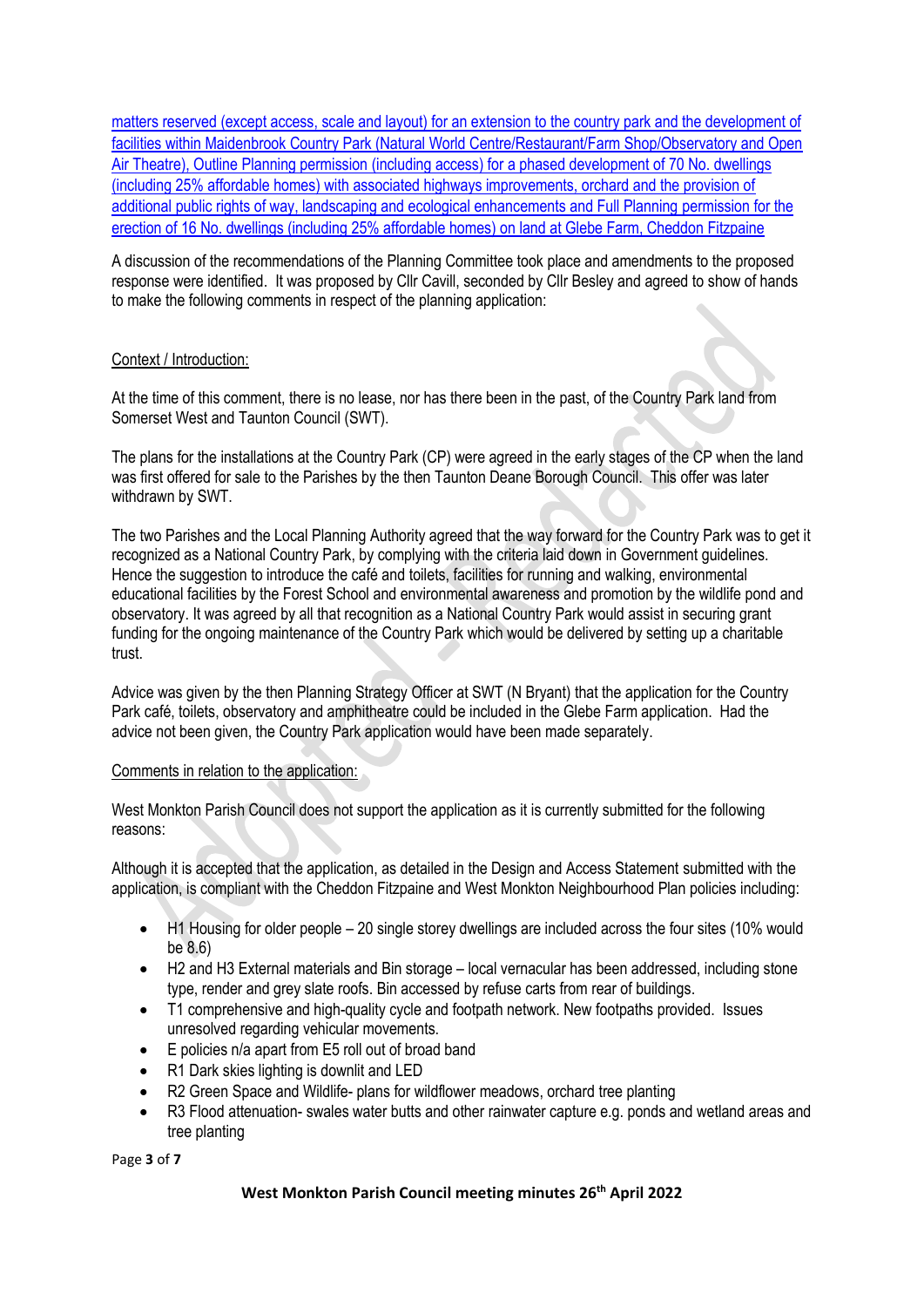- R4 Recreation and community facilities creation of new rights of way
- R5 Local Green Spaces no green triangles in the application area

The application is in contrary to current SWT policies including Core Strategy policies SP1 – Sustainable Development, and SB1 – Settlement Limits as the development is proposed to be built in open countryside.

Issues including transport, highways and drainage need to be resolved to local satisfaction.

The number of houses is considered to be overbearing for the small historical village of Cheddon Fitzpaine, even though the parish of Cheddon Fitzpaine is much larger and includes a number of major housing estates e.g. Waterleaze, Nerrols, Northwalls.

Any future application shall have an absolute defined number of dwellings and there shall be restrictions to prevent any increase in numbers including development in gardens.

West Monkton Parish Council seeks to protect the area within this application in the best interests of current and future generations. Any application needs to have an absolute guarantee that undeveloped land would be parkland forever, for example by the establishment of a charity specifically to preserve it as such.

Cllr Hall rejoined the meeting at 8.05pm

# **c) To note that Planning decisions made are available on SW+T Council website filed under the application number**

## **Noted**

The notification received in respect of amendments to planning application 48/21/0073 Application for outline planning with all matters reserved, except for access, for the demolition of employment buildings and erection of 28 No. dwellings with associated parking, cycle storage, refuse storage and private/communal amenity space at AMP Access, 156 Bridgwater Road, Monkton Heathfield (resubmission of 48/21/0033) was noted. The application will be considered at the Parish Council meeting on 10<sup>th</sup> May.

# **111/22 MH Developments**

# **a) MH2 update**

Clerk confirmed that a meeting is scheduled to take place with representatives of Persimmon and Redrow to discuss the Parish Councils comments in relation to the MH2 planning application on 27<sup>th</sup> May at 10am at the BACH.

# **b) MH1 update**

In Cllr Hope's absence the Clerk relayed a report from Cllr Hope which thanked Cllr Haskins, Gage and Besley for watering the trees on MH1 and in Platinum Walk and that a repeat watering exercise will need to be scheduled again due to insufficient rainfall.

Cllr Besley confirmed that he had watered the trees on platinum walk again today.

Cllr Elliston confirmed that the school is happy to send out information to parents via parentmail about tree watering. Assistant Clerk Community to send the information to Cllr Elliston.

Cllrs Haskins and Gage agreed to water the trees in MH1 on Thursday.

Clerk confirmed that a response is still awaited from Persimmon about meeting again to review progress with the completion of MH1 remedials.

Assistant Clerk reported that following the discussion of the quotes to refurbish the Mead Way Play Park at the last Parish Council meeting, SWT have advised that the Play Park is scheduled to be refurbished in this financial year. It was agreed that Assistant Clerk would request that SWT consult with the Parish Council on the proposed refurbishment to see if the Parish Council can contribute to improve what is proposed. Cllr Elliston suggested requesting that the refurbishment of the play park is prioritised because the Hartnells Community do not currently have access to play park provision.

Page **4** of **7**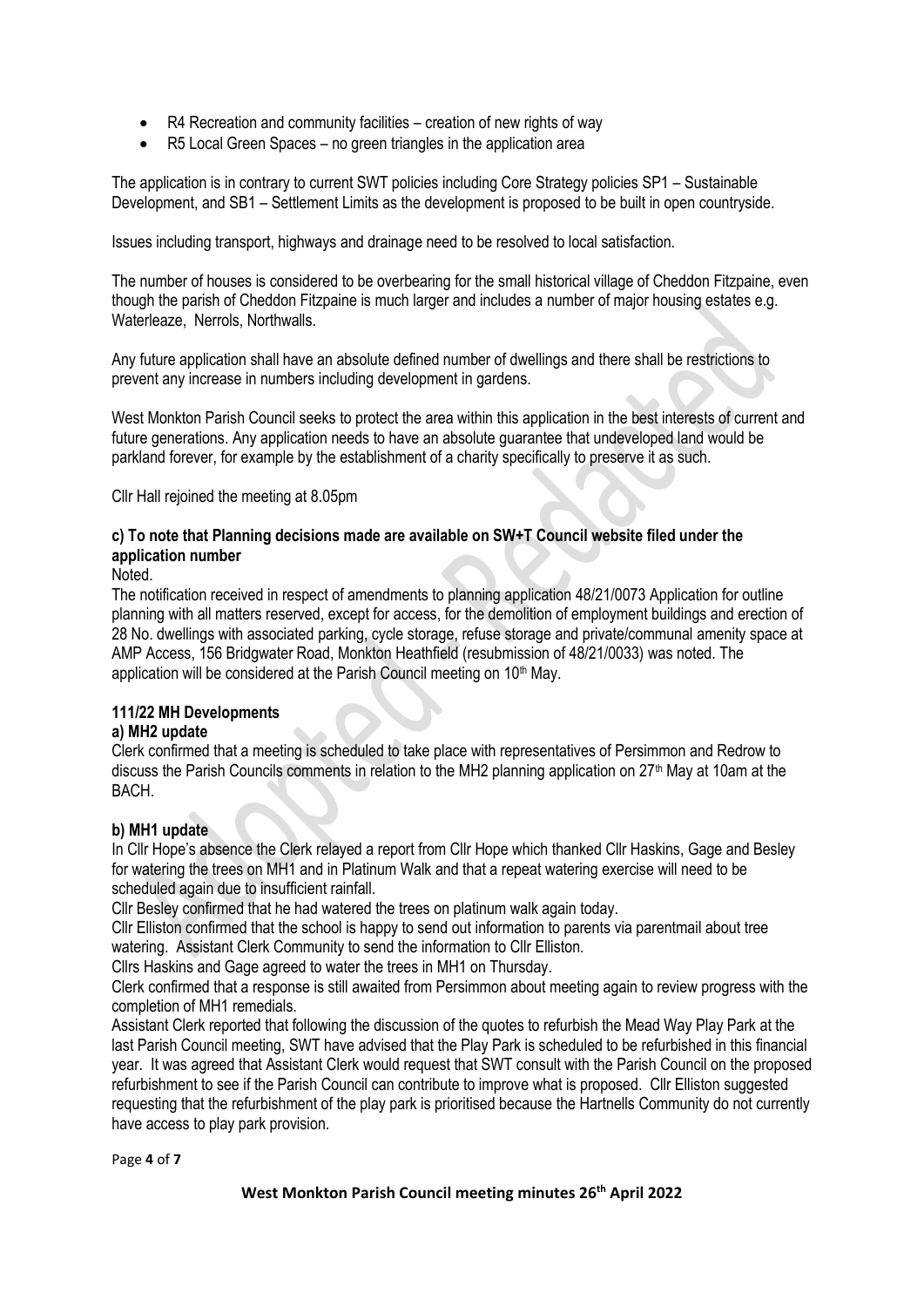# **c) Sports Pitches: Update and to discuss BMX track proposals and agree next steps**

Cllr Gage summarised the investigations that he had carried out in respect of a BMX track being constructed on the Sports Pitch site. A contractor has advised that the site needs to be levelled, which ground from the bunds can be used for, and suggested that the whole track should be surfaced as this will require less ongoing maintenance. The proposed track would be available for use for ages 6 upwards. An approximate cost of £50k+ was provided by the contractor. The contractor suggested getting advice from local people who may use the track about what they would like included. Assistant Clerk Community agreed to add an article to Monkton Matters. Cllr Elliston asked if there was an opportunity to also incorporate skateboarding provision. A discussion followed. Incorporating a small section for skateboarding on the sports pitch site to be investigated. Cllr Gage confirmed that the contractor who visited the site had installed a BMX track at Shepton Mallet. It was noted that all proposals including the BMX track will require planning permission.

Cllr Haskins suggested seeing if one of the attenuation ponds could be used as a holding pond for irrigation. Cllr Hall advised that there is a natural step in the sports pitch land and that it may be cost effective to have the two proposed pitches at different levels.

Funding opportunities for the sports pitches were discussed including Sports England and Hinkley Point.

# **d) Hartnells Farm Development Update**

Cllr Haskins confirmed that Persimmon still have quite a lot of work to do on site to finish the current phase. No update has been provided by Persimmon about when the play park will be installed.

Cllr Haskins reported that the trees planted in the development are not looking too good.

## **112/22 Neighbourhood Plan Update**

Assistant Clerk confirmed that there was no update. The report from the Examiner is still awaited. The Examiner has requested pictures of the two new green triangles at the Cricket Ground and WRR / Yallands Hill.

## **113/22 Community Development Projects**

## **a) CIL Projects:**

## **Footpaths / Renewing gates, stiles and ROW Fingerposts: Update**

Cllr Gage asked for suggested locations for the gates / stiles that have been delivered by SCC. Cllr Elliston suggested a location near Hyde Farm. Cllr Cavill suggested storing any available gates / stiles in case locations are identified in the future.

Cllr Gage confirmed that two fingerposts are available and requested locations for them to be installed. Cllr Besley suggested the corner by Bream Cottage. Cllr Haskins to advise Cllr Gage of a location for the other fingerpost.

Assistant Clerk raised the bench at the green triangle in The Street, West Monkton. The Lengthsman has advised that the bench is in poor condition and has suggested its replacement. Assistant Clerk advised that some quotes would be obtained for consideration at the next meeting.

## **Speed Indicator Device: Update**

Clerk confirmed that the SID is set up ready for installation. Installation to take place with the Lengthsman on 27<sup>th</sup> April at the first agreed location in Greenway.

## **Land next to new Primary School: Update**

Clerk confirmed that a response is awaited from Redrow and Persimmon about the proposal to create a junior football pitch on the land.

# **West Monkton Cricket Club – security fencing / lighting / cameras: Update**

Assistant Clerk confirmed that no updated quotes had been received from the Cricket Club.

## **BACH Extension: Update.**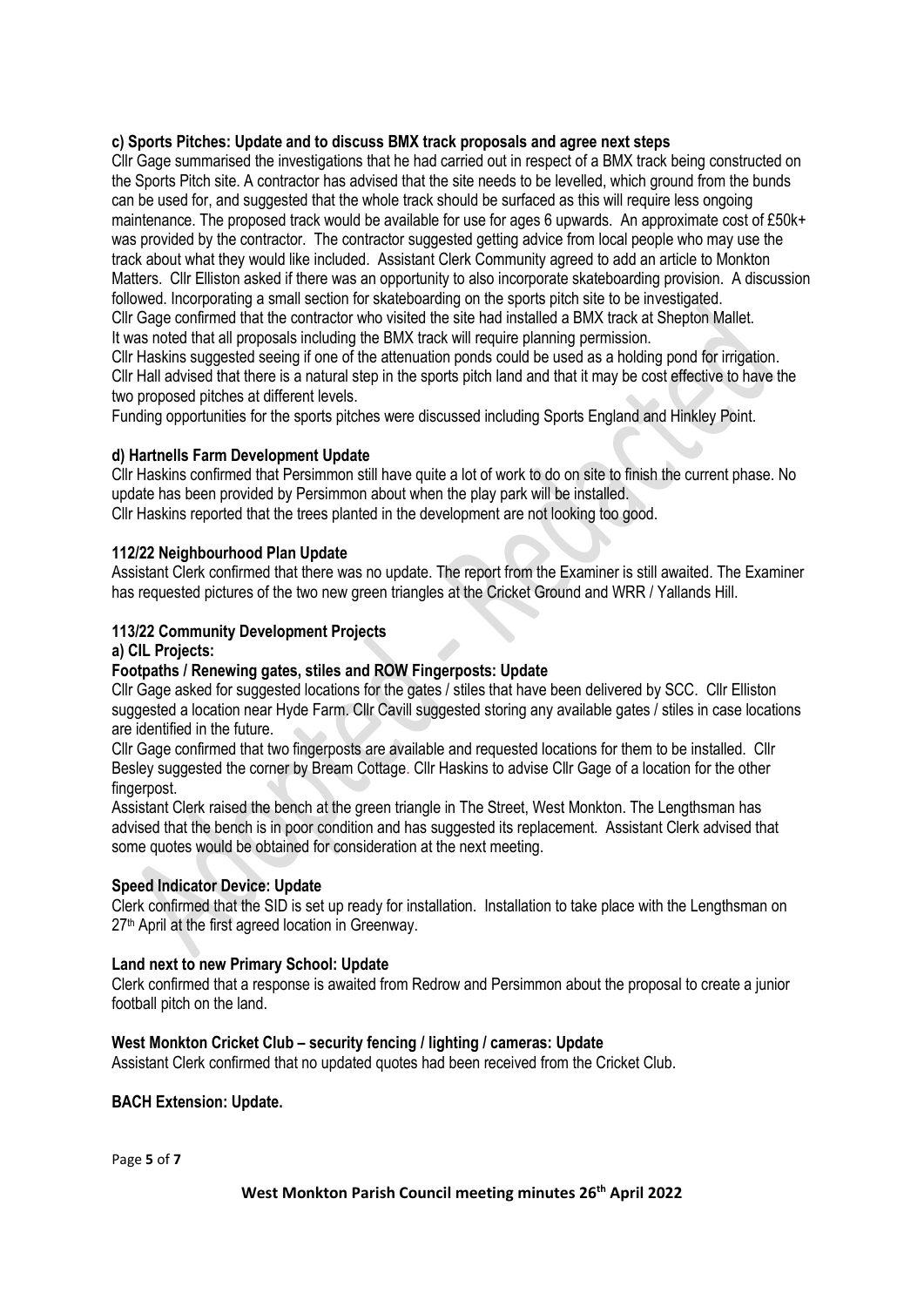Cllr Haskins shared further sketches that he had developed of the proposed BACH extension. The proposed extension is 12m x 3m. The proposed extension will be a freestanding structure positioned tight to the BACH with lead flashing. A discussion followed. Cllr Gage suggested that the external material is plastic rather than wood. Cllr Gage to run the proposal past the school / diocese to obtain their consent to proceed along with the community fridge proposal. Approximate costings required. Assistant Clerk Community to liaise with the supplier of the Community Fridge shed to see if they can supply the structure / provide costings.

## **114/22 Environmental**

## **a) Adoption of Climate Action Programme for the next 6 months**

It was proposed by Cllr Elliston, seconded by Cllr Besley and agreed with all in favour to adopt the Climate Action Programme for the next six months as outlined by Bethan Turner at the last Parish Council meeting.

## **115/22 Community**

## **a) Update**

Cllr Elliston confirmed that he had no further update.

## **b) Community Fridge**

Assistant Clerk Community provided an update in relation to the Community Fridge. Research is being conducted regarding food hygiene certificates and registration. The required policies and risk assessment are also being developed. The shed is ready for delivery. The Co-ops in Monkton Heathfield, Cheddon Road and Priorswood are keen to get involved. Assistant Clerk Community is attending an Edventure event tomorrow with a potential volunteer focused on Community Fridge initiatives. Further funding for the community fridge likely to be available from the Co-Op, Tesco and possibly developers. The hope is that the community fridge will be up and running by the end of May.

# **c) Queen's Platinum Jubilee Update**

Assistant Clerk Community provided an update on the activities that are taking place to prepare for the Platinum Jubilee. The programme is with the printers and will be distributed to all residents in both parishes. 200 additional copies of the programme will also be printed. Posters for noticeboards and lampposts are being looked into. Seven people have signed up for the first aid training, Somerset Wood volunteers have been invited. Items required for the jubilee have been ordered and are being delivered. The insurance has been purchased. The local Scout Group can't help due to leaders being unavailable. The school is engaged. A choir for the Beacon Lighting is to be confirmed but enquiries are being made. Ed Cullen has confirmed that he is happy for his personal licence to be used for the bar. Mike Lind and a Local Artist have confirmed their willingness to act as judges for the competitions.

The installation of the beacon was discussed.  $10<sup>th</sup>$  May to dig the hole and  $12<sup>th</sup>$  May for installation scheduled for installation of the pole.

Jubilee Street Parties are scheduled to take place in The Street and at St Quintins.

Assistant Clerk raised the signage for Platinum Walk and requested suggestions from Councillors as to the preferred design for the signage to that some quotes / options can be obtained. Councillors suggested that the sign is made from Stainless Steel in either an oval or crown design.

## **116/22 Other matters for report only – items for discussion - no decision a) Items for next meeting agenda – by Monday 2 nd May 2022 or Monday 16th May 2022 Noted**

# **Confidential Session**

*(Due to confidential negotiations with the Developer).*

Page **6** of **7 117/22 MH1 Tree planting, Play Park remedials, POS adoption and Sports Pitches update**